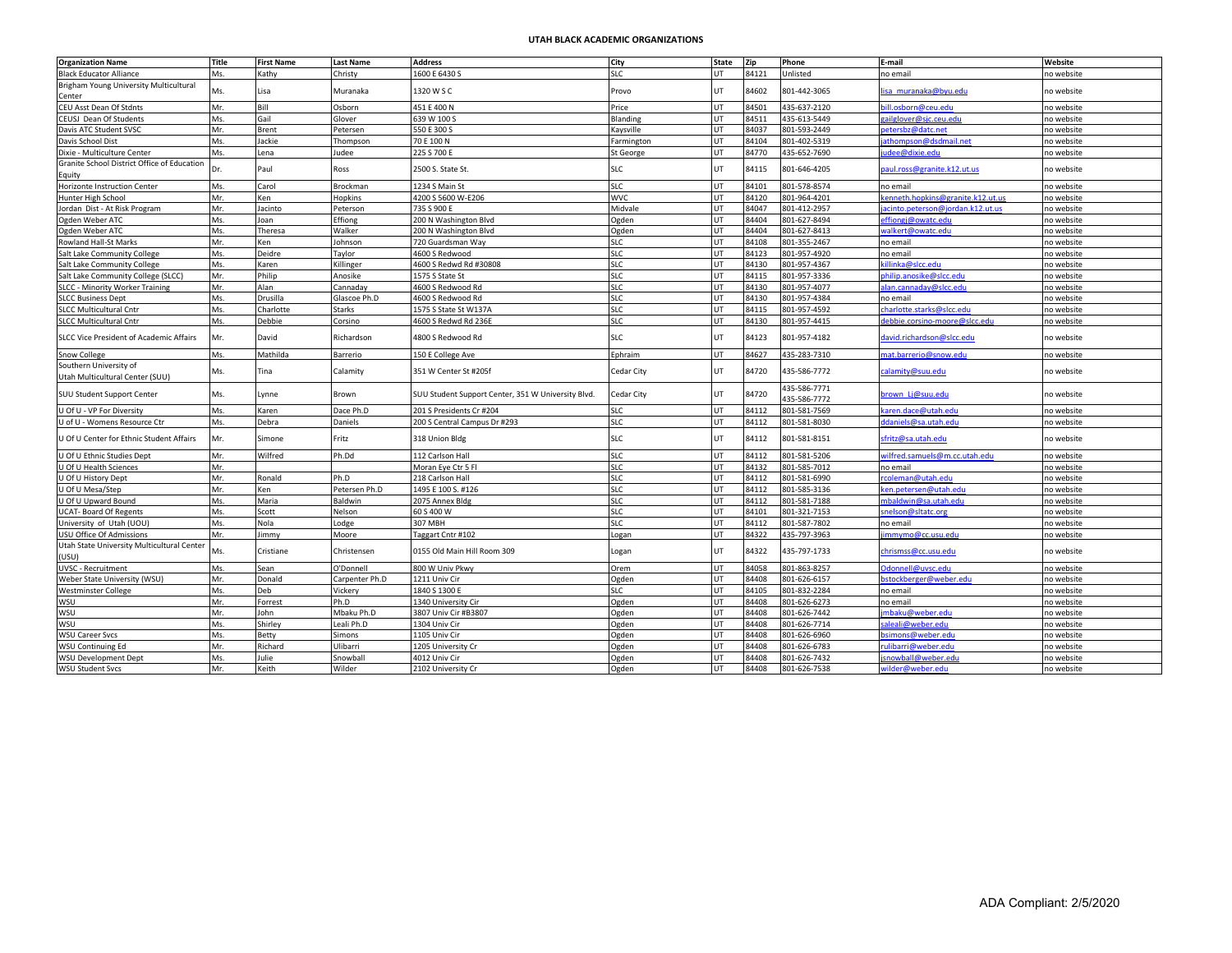| <b>Organization Name</b>                 | Title   | <b>First Name</b> | <b>Last Name</b> | <b>Address</b>                           | City                      | State | Zip   | Phone           | E-mail                                                 | Website                   |
|------------------------------------------|---------|-------------------|------------------|------------------------------------------|---------------------------|-------|-------|-----------------|--------------------------------------------------------|---------------------------|
| Calvary Baptist Church (Salt Lake)       | Rev.    | France            | Davis            | 1090 S State St                          | <b>SLC</b>                |       | 84111 | 801-355-1025    | office@calvaryslc.com                                  | no website                |
| Calvary Baptist Church (Ogden)           | Rev.    | Willie F.         | Martin III       | 4545 South 375 East                      | Ogden                     |       | 84405 | 801-621-1499    | no email                                               | no website                |
| Central 7th Day Advent                   | Rev.    | Farl              | Peters           | 460 S. 800 E.                            | SLC                       |       | 84102 | 801-359-3474    | earlpeters@aol.com                                     | no website                |
| Ebenezer Church of God                   | Rev.    | Bobby             | Allen            | 820 S. 300 E.                            | <b>SLC</b>                |       | 84111 | 801-355-8826    | ebenezercogic@yahoo.com or<br>a333ministries@yahoo.com | no website                |
| Embry Chapel AME Church                  | Pastor  | Andre'            | Hance            | 264 30th Street                          | Ogden                     |       | 84401 | 801-394-2338    | no email                                               | http://www.ame-church.com |
| <b>Emmanual COGIC</b>                    | Rev.    | Johnny            | Miller           | 2778 Wall Ave/Box 9871                   | Ogden                     |       | 84409 | 801-393-9865    | jmille3108@aol.com                                     | no website                |
| <b>Faith Temple Pentocostal</b>          | Bishop  | Robert            | Cosby            | 1510 Richards St                         | <b>SLC</b>                |       | 84115 | 801-486-5970    | no email                                               | no website                |
| Finley COGIC Temple                      | Rev.    | Henry             | McAllister       | 119 W. 30th Street                       | Ogden                     |       | 84402 | 801-393-1252    | finlevtemplechurch@msn.com                             | no website                |
| First Baptist Church                     | Pastor  | Scott             | Weisser          | 777 S. 1300 E                            | <b>SLC</b>                |       | 84102 | 801-582-4921    | pastor@firstbaptist-slc.org                            | www.firstbaptist-slc.org  |
| Full Gospel Deliverance Center           | Pastor  | Jervis E.         | Lee              | 3671 Soaring Eagle Ct                    | Magna                     |       | 88404 | 801-641-7170    | no email                                               | no website                |
| <b>Griffin Memorial COGIC</b>            | Bishop  | Bobby             | Allen            | 2424 E. Ave                              | W. Ogden                  |       |       | 801-399-1444    | no email                                               | no website                |
| Hill Air Force Base Chapel               | Chaplin |                   |                  | 2849 ABG/HC                              | <b>Hill AFB</b>           |       | 84056 | 801-775-3519    | no email                                               | no website                |
| Living Waters Christian Fellowship       | Pastor  | Eric              | Morgan           | 537 West 600 South                       | SLC                       |       | 84101 | 801-573-8783    | ericmcms@vahoo.com                                     | no website                |
| Mama's Faith Temple Choir                | Elder   | Mark              | Cazares          | 3466 S Main St                           | <b>SLC</b>                |       | 84115 | no phone number | no email                                               | no website                |
| New Beginnings Christian Fellowship      | Pastor  | Jeffry            | Davidson         | 5650 W. 4100 S Suite 143                 | West Valley City          |       | 84128 | 801-966-5234    | no email                                               | no website                |
| New Life Missionary Baptist Church       | Rev.    | Herbert A.        |                  | 4750 S. 1940 W.                          | <b>SLC</b>                |       | 84118 | 801-968-9479    | no email                                               | no website                |
| <b>New Pilgrim Baptist</b>               | Rev     | Corev             | Hodges           | 5196 S. Redwood Rd                       | <b>SLC</b>                |       | 84123 | 801-969-4681    | newpilgrim@comcast.net                                 | no website                |
| New Zion Baptist Church                  | Rev.    | Derrel            | Hughes           | 2935 Lincoln Ave                         | Ogden                     |       | 84401 | 801-392-2211    | newzionut@aol.com                                      | no website                |
| Second Baptist Church                    | Mr.     | Charles           | Petty            | 227 27th St.                             | Ogden                     |       | 8440  | 801-393-4814    | sbchurch1005@qwuest.net                                | no website                |
| The Genesis Group of the Church of Jesus | Mr.     | Donald            | Harwell          |                                          |                           | UT    | 84121 | 801-746-9060    | donh@powerstream.com                                   | no website                |
| Christ of Latter Day Saints              |         |                   |                  | 6720 Hollow Dale Dr.                     | <b>Cottonwood Heights</b> |       |       | 801-509-4391    |                                                        |                           |
| <b>Trinity AME Church</b>                | Rev.    | Nurjhan           | Goven            | 239 East Martin Luther King Blvd (600 S) | SLC                       |       | 84102 | 801-531-7374    | no email                                               | no website                |
| True Vine Baptist Church                 | Rev.    | Lamar             | Jackson          | 197 W. 100 S.                            | Kaysville                 |       | 84037 | 801-546-6554    | pastorlj@earthlink.net                                 | no website                |
| Unity Baptist Church                     | Rev.    | Harold            | Fields           | 1170 W. Tenth North                      | <b>SLC</b>                |       | 84116 | 801-595-0028    | unitybaptistchurch@networld.com                        | no website                |
| Worldwide Gospel Church                  | Bishop  | Willie            | Dunn             | 862 W 300 N                              | <b>SLC</b>                |       | 84116 | 801-964-0098    | bpdunnjr@aol.com                                       | no website                |